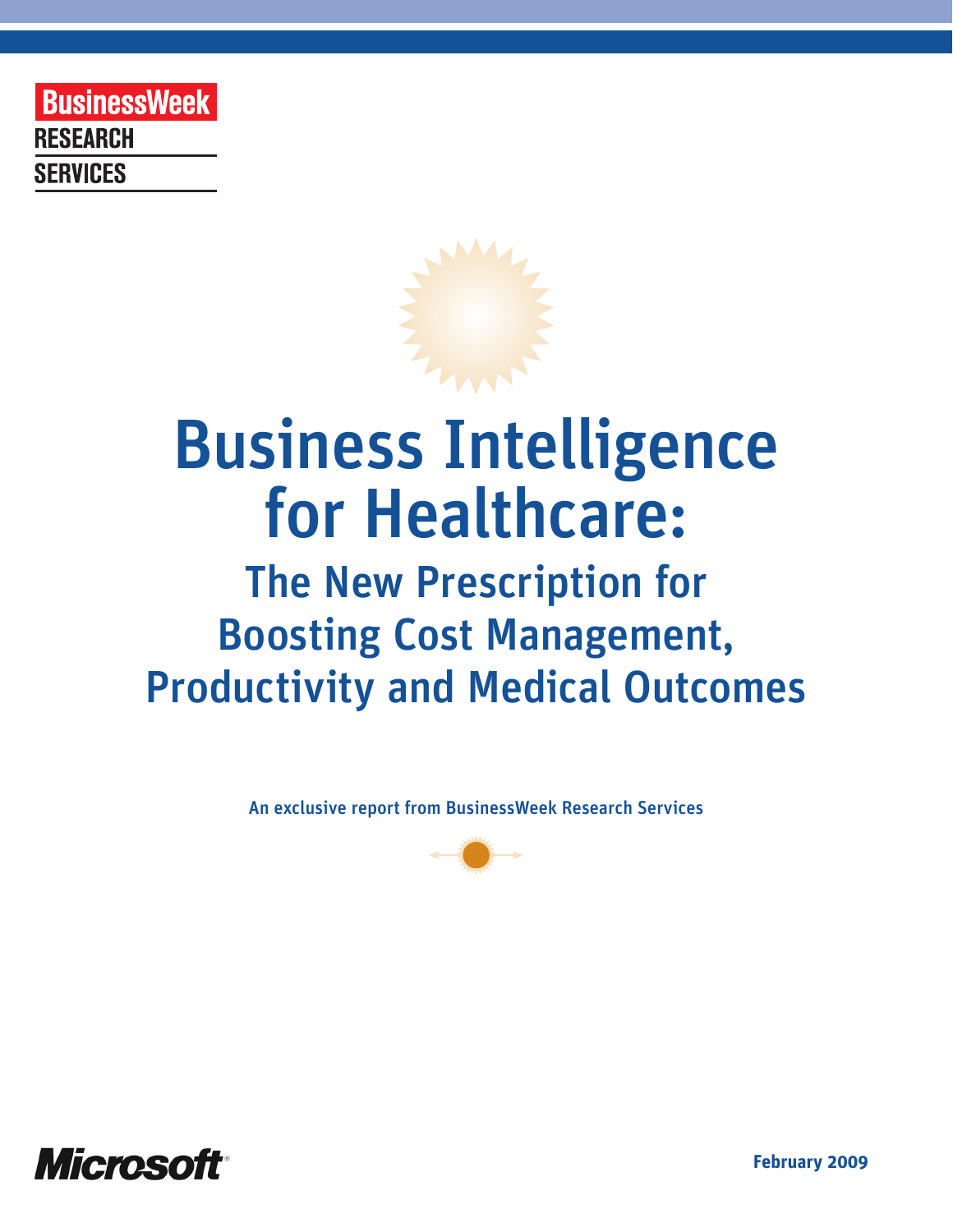#### Copyright and Disclaimer Notices

Neither *BusinessWeek* nor The McGraw-Hill Companies Inc. makes any guarantees or warranties as to the accuracy or completeness of this report. Neither *BusinessWeek* nor The McGraw-Hill Companies shall be liable to the user or anyone else for any inaccuracy, error or omission, regardless of cause, or for any damages resulting therefrom. In no event will *BusinessWeek*, The McGraw-Hill Companies nor any of their third-party licensors be liable for any indirect, special or consequential damages, including but not limited to lost time, lost money, lost profits or lost good will, whether in contract, tort, strict liability or otherwise, and whether or not such damages are foreseen or unforeseen with respect to any use of this document.

This document, or any portion thereof, may not be reproduced, transmitted, introduced into a retrieval system or distributed without the written consent of The McGraw-Hill Companies Inc.

© Copyright 2009 The McGraw-Hill Companies Inc. All rights reserved.

The names of actual companies and products mentioned herein may be the trademarks of their respective owners.

#### Electronic Version Available

To see or use an electronic copy of this document in PDF format, please visit the following Web sites:

[http://mediakit.businessweek.com/Products/Research\\_Services/White\\_Papers](http://mediakit.businessweek.com/Products/Research_Services/White_Papers)

<http://www.microsoft.com/health>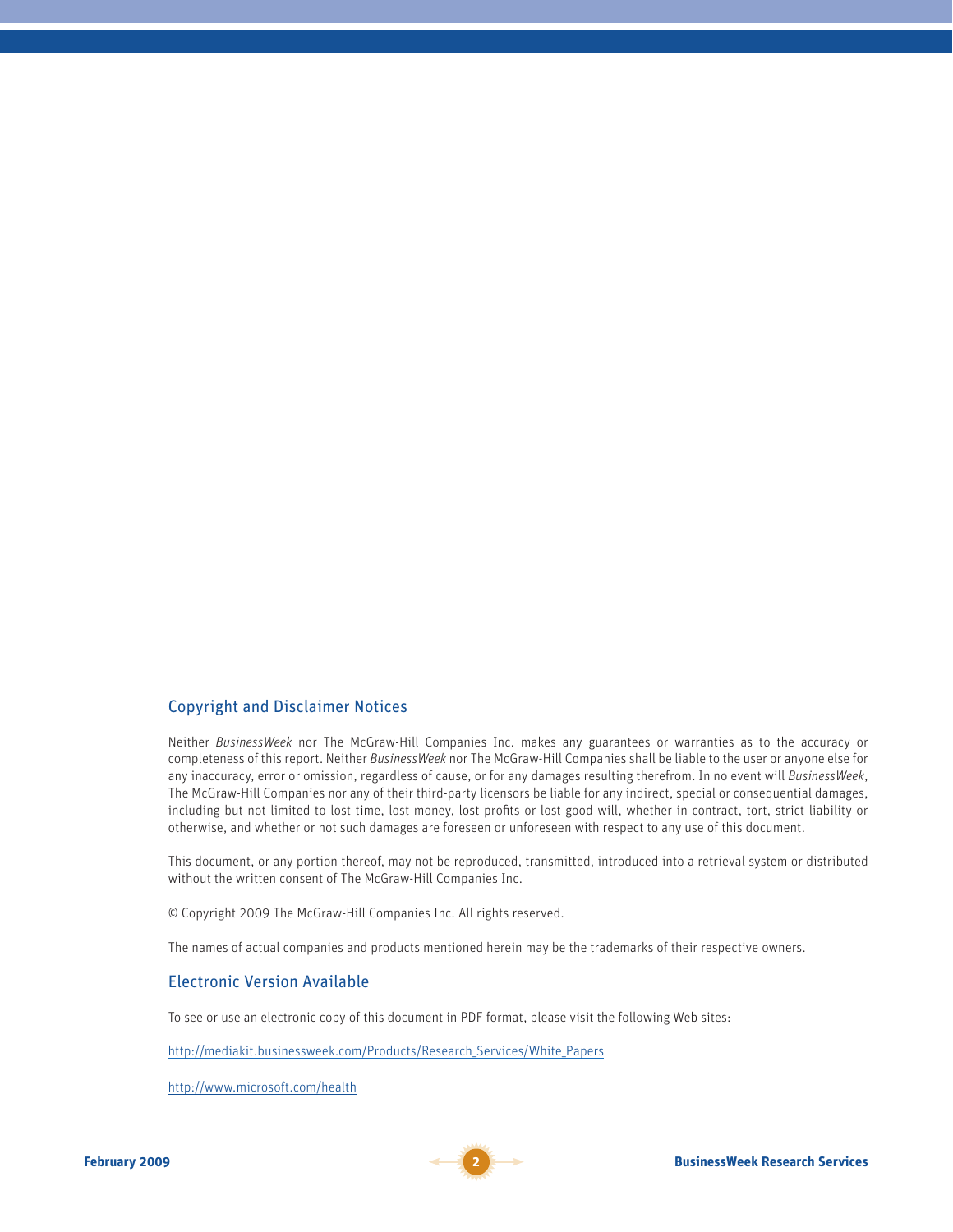### Table of Contents

| Sponsor's Statement: Microsoft BI Leverages Healthcare Data into Better Outcomes 10 |
|-------------------------------------------------------------------------------------|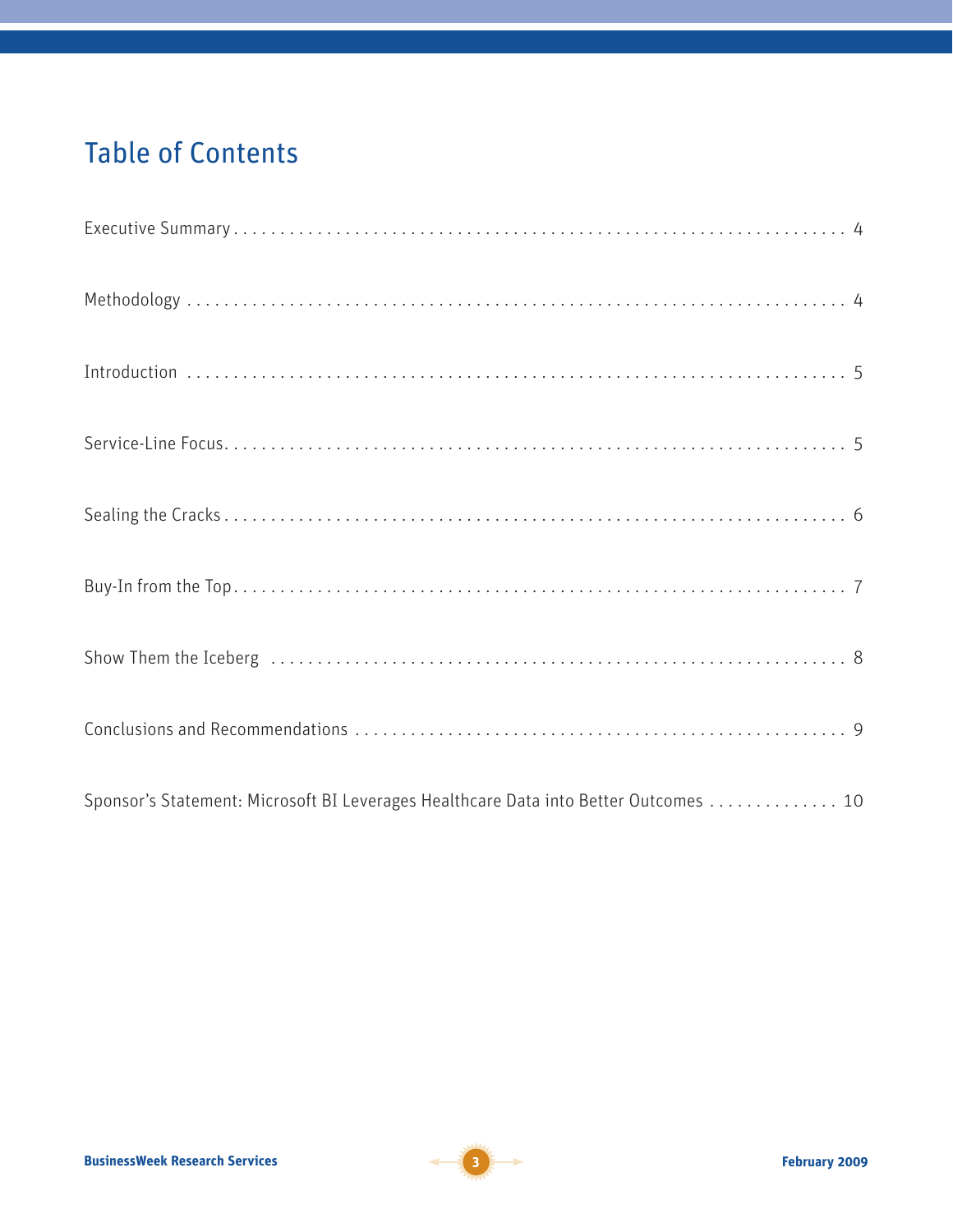### Executive Summary

- Healthcare organizations are swimming in an ever-deeper pool of data. But without a program in place to target, gather, deliver and analyze the most relevant data, these organizations will continue to be data rich but information poor.
- **Forward-thinking healthcare organizations realize that data—and, thus, business intelligence (BI)—is at the** center of informed and precise decision-making that will improve patient and service outcomes in addition to ensuring their organizations' future.
- $\blacksquare$  To achieve the full benefits of BI, organizations must take an enterprisewide, strategic approach vs. tackling small tactical projects, and realize that the greatest efficiencies come from integrating data historically siloed in financial, operational and clinical systems.
- $\blacksquare$  A strategic focus is the difference between simply recognizing the value of managing key information for analytical purposes and transforming the culture to prize evidence-based decision-making at all levels.
- Gost savings are the main driver for implementing BI in healthcare organizations, followed by the need to improve medical outcomes.
- A strategic approach to BI, which cuts across the organization, requires buy-in from not only top executives but also physicians and clinical staff.

### Methodology

BusinessWeek Research Services (BWRS) launched a research program in late 2008 to determine the views of senior executives at large healthcare organizations on the benefits of creating a common business intelligence platform for analyzing clinical, operational and financial data. The hypothesis was that healthcare providers are realizing higher levels of decision-making effectiveness in terms of patient care, cost containment, organizational performance and customer satisfaction by integrating previously disparate data and providing users with an integrated, accurate, real-time view of information. Three key focus areas were covered in the research: clinical performance (including acute healthcare and wellness programs); financial performance (including service-line analysis); and overall operational performance (including asset management and customer satisfaction).

This report is based on contacting senior executives, consultants and industry analysts considered to be thought leaders in healthcare BI, particularly those who can point to the best implementation strategies that come from well-planned BI initiatives rather than tactical or departmental solutions.

The healthcare organizations included in the research for this report are:

- 
- 
- Hartford Hospital<br>■ Hospital for Sick Children in Toronto<br>■ University Health Network  $\blacksquare$  Hospital for Sick Children in Toronto
- Denver Health and Hospital Authority **b Lincolnshire Partnership Foundation Trust**<br>■ Nemours
	-
	-

The following consulting and analyst firms were also contacted:

- 
- $\blacksquare$  Health Industry Insights, a branch of IDC
- Aberdeen Group **b Aberdeen Group b McKinsey/London School of Economics and Political Science**<br> **Health Industry Insights, a branch of IDC Delamic Political Science Palladium Group Group** 
	-

Triangle Publishing Services Co. Inc. supported BWRS in the in-depth telephone interviews and in the writing, editing and production of this report. BWRS and the author of this report, Joe Mullich, are grateful to all of the executives who provided their time and insights for this project.

This research project was funded by a grant from Microsoft but was written independently of this sponsor. The editorial department of *BusinessWeek* Magazine was not involved in this project.

For more information about this project, please contact the Director of Custom and Syndicated Research at *BusinessWeek* at [anthony\\_rosina@businessweek.com.](mailto:anthony_rosina@businessweek.com)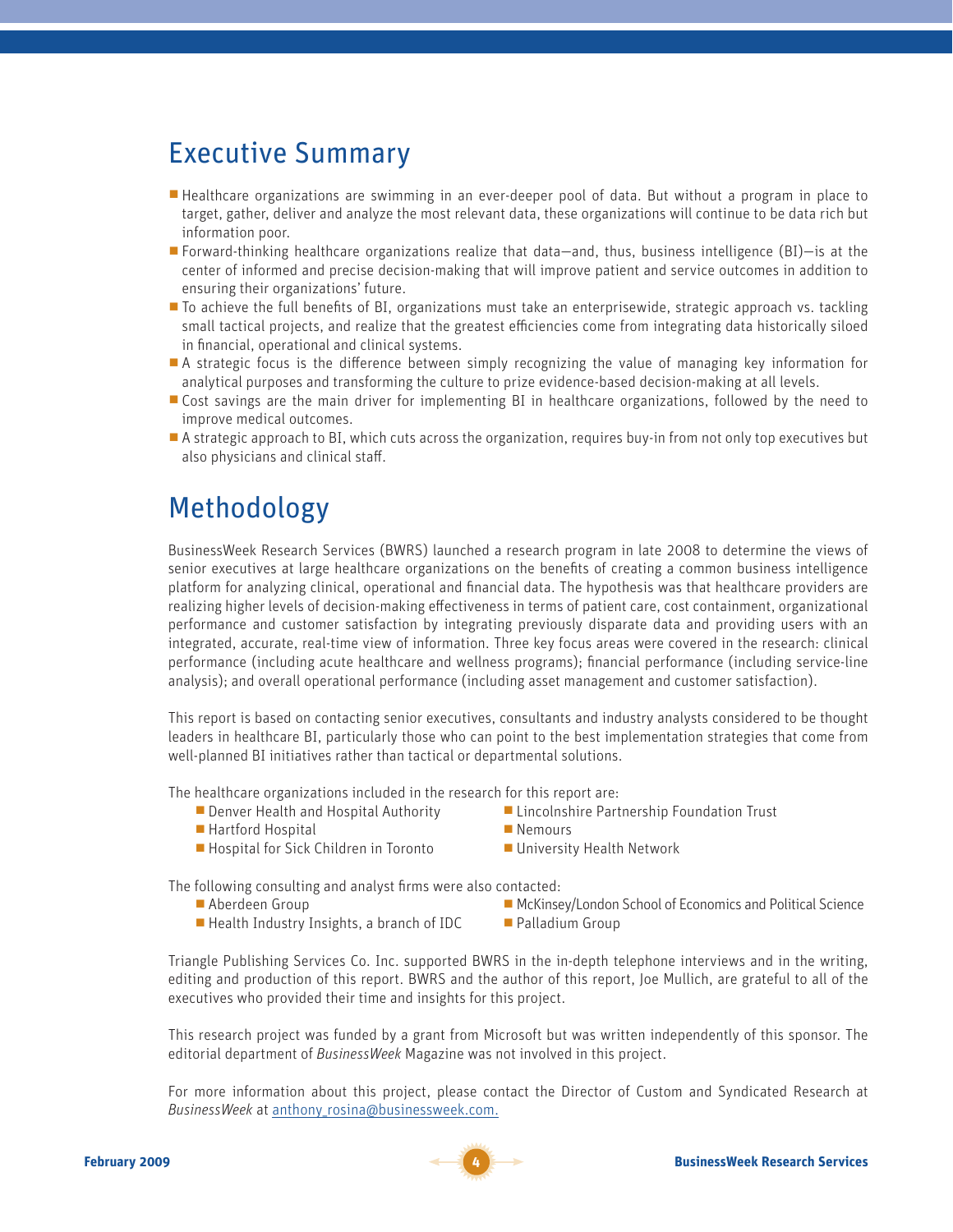### Introduction

Faced with a heightened focus on consumer-directed healthcare, cost containment, compliance and increasingly complex processes, healthcare providers are starting to embrace the idea of using information to their advantage. While the healthcare industry has historically been slow to turn to business intelligence (BI) tools, leading practitioners now realize data is at the center of informed and precise decision-making that can ensure their organizations' future (see figure 1, "The Drivers of Healthcare BI").

By integrating data previously dispersed in clinical, financial and operational systems, healthcare practitioners are providing users with more accurate insights into key areas such as service-line spending, quality of care and organizational performance. This data integration improves cost efficiencies, medical decisions and the alignment of activities from the boardroom to the back office and from the emergency room to the supply room.

Although healthcare still lags behind other industries in adopting BI, leading practitioners are seeing large gains from taking a more enterprisewide, platform-based approach to BI rather than focusing on point or departmental solutions. This platform approach to healthcare BI represents a shift from tactical thinking to strategic thinking.

The results are evident:

- Cost savings. Healthcare organizations are using BI to eliminate waste and mine data stores to examine and recoup denied claims.
- **Improved margins.** Since implementing a BI/ balanced scorecard program, Nemours—one of the largest pediatric health systems in the United States—has improved its gross margins by roughly 2 percentage points each year.
- **Improved patient satisfaction.** A new study from Aberdeen Group found that best-in-class healthcare organizations achieved a 15 percent increase in patient satisfaction scores by using BI and analytic tools.
- **Better care.** Denver Health and Hospital Authority is leveraging BI tools to improve patient outcomes using point-of-care information to identify high-risk and noncompliant patients.

## Service-Line Focus



Healthcare organizations say cost savings are the main motivations for them to focus on BI, almost double the importance of the next leading factor

The Drivers of Healthcare BI

Because of the need for better cost-visibility, a common starting point for implementing strategic BI is service-

line analysis. Even though healthcare organizations typically manage resources, staff and billing through service lines—such as emergency medicine, intensive care and cardiac surgery—most providers have been unable to get a clear view of whether their service lines are efficient or profitable.

"There is the growing realization that many organizations are losing money when it comes to managing patient information and operational flow," says David Hatch, vice president and principal analyst for the business intelligence practice at Aberdeen Group. This realization is causing a rapid increase in interest in BI (see figure 2, "BI Spending Tops Healthcare Agenda").

Case in point: Lincolnshire Partnership Foundation Trust. The mental health trust in the United Kingdom plunged into BI because of a specific need to better analyze the efficiency of its service lines. As part of the process of

Figure 1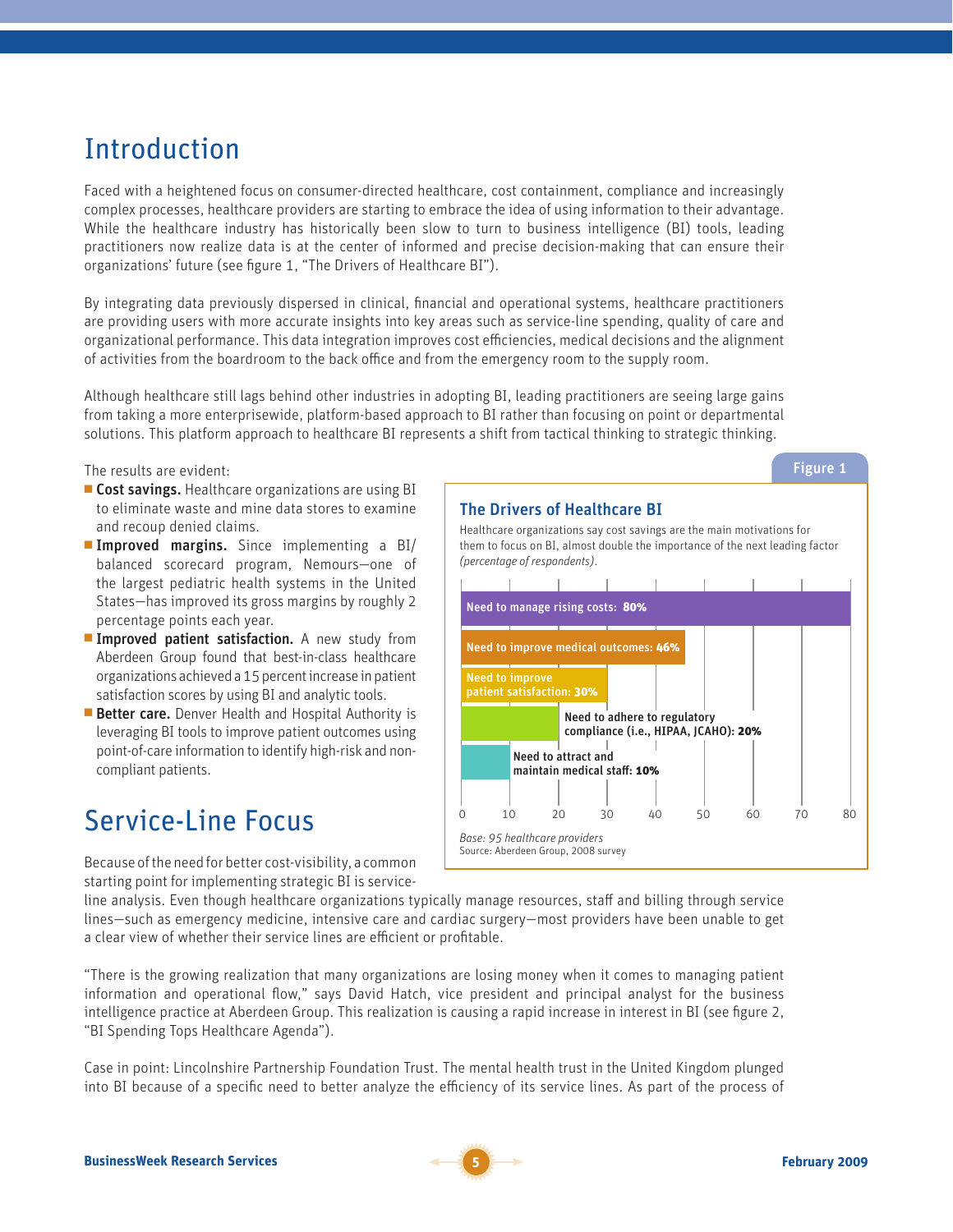#### Figure 2

#### BI Spending Tops Healthcare Agenda

Health Industry Insights, a branch of consulting firm IDC, predicted BI spending would be a top IT investment for healthcare organizations in 2008. When it reviewed these predictions in 2009, four received an A grade for accuracy:

- **Business intelligence** and related information management are leading categories of technology spending increases across all segments.
- **Electronic medical records** spending has increased by more than 10 percent.
- Revenue cycle management upgrades.
- **Patient safety improvements** drive investments.

Source: Health Industry Insights, 2009

applying for foundation status (since granted), Lincolnshire managers were required to demonstrate that they could manage financial and other forms of risk through access to complete, timely and accurate information.

To do this, Lincolnshire extracted data from a number of disparate systems, such as its patient administration system, HR, finance and clinical systems, and loaded it in a data warehouse. Then a front-end reporting and analytics interface enabled service-line managers to analyze the data. "Now service-line managers can see issues earlier and act quickly," says Steve Lidbetter, deputy director of performance and information for Lincolnshire Partnership.

The launching point was to ensure that patients for various service lines, such as adult, children's and learning disabilities, were seen in a timely manner. Now, managers are notified if a patient who should be seen in two weeks hasn't been scheduled after week one, allowing them to take action. "The trigger allows managers to act," Lidbetter says. "If there is an exception, now they know why."

After this successful foray, Lincolnshire is expanding the BI system to frontline staff and drilling down deeper into the data to improve operations. "We've already proven out the concept that we'll be able to compare different medical teams that are providing the same service, drilling down to individual staff members and individual patients," Lidbetter says. "If a certain condition is typically handled by 10 contacts with a patient, we'll be able to identify those patients who were treated with less than 10 contacts and see what the outcomes were."

The ramifications of such evidence-based practices are far-ranging. Lincolnshire, for example, plans to combine clinical data with mapping software to determine the ideal personnel and routes for house calls, thereby maximizing its resources. Even if healthcare organizations start BI with small, tactical projects—as Lincolnshire did—they want to be able to grow these efforts into a more all-encompassing solution. These adopters have realized that, ultimately, the greatest efficiencies come from sharing data across financial, operational and clinical departments.

### Sealing the Cracks

A strategic approach to BI identifies and plugs gaps that appear within the chain of activities and can lead to inefficient or substandard care. For example, Denver Health and Hospital Authority, Colorado's primary safety net, provides 40 percent of the care administered to people in the metropolitan area who lack health insurance. Because of this responsibility, Denver Health CIO Gregory Veltri says BI is especially crucial to "avoid both waste and having patients fall between the cracks."

Several years ago, Denver Health began integrating clinical data—lab, radiology and pharmacy information—into the data warehouse that already contained financial data. One of the first projects was to create a registry to track patients with chronic diseases such as hypertension and colon cancer.

"We can now [sort] patients by clinic and provider, and send the information about a patient to the appropriate doctor," Veltri says. This is done in an easy-to-understand graphical manner. "Providers usually have that kind of information, but they may not have time to find it or know exactly how to get to it."

By coordinating patient information stored in various clinical systems, a doctor might immediately learn that a patient is allergic to a certain kind of medication. In the past, the patient's allergy might have been overlooked until the medication order reached the pharmacy, thereby wasting time and effort because the order would need to be revised.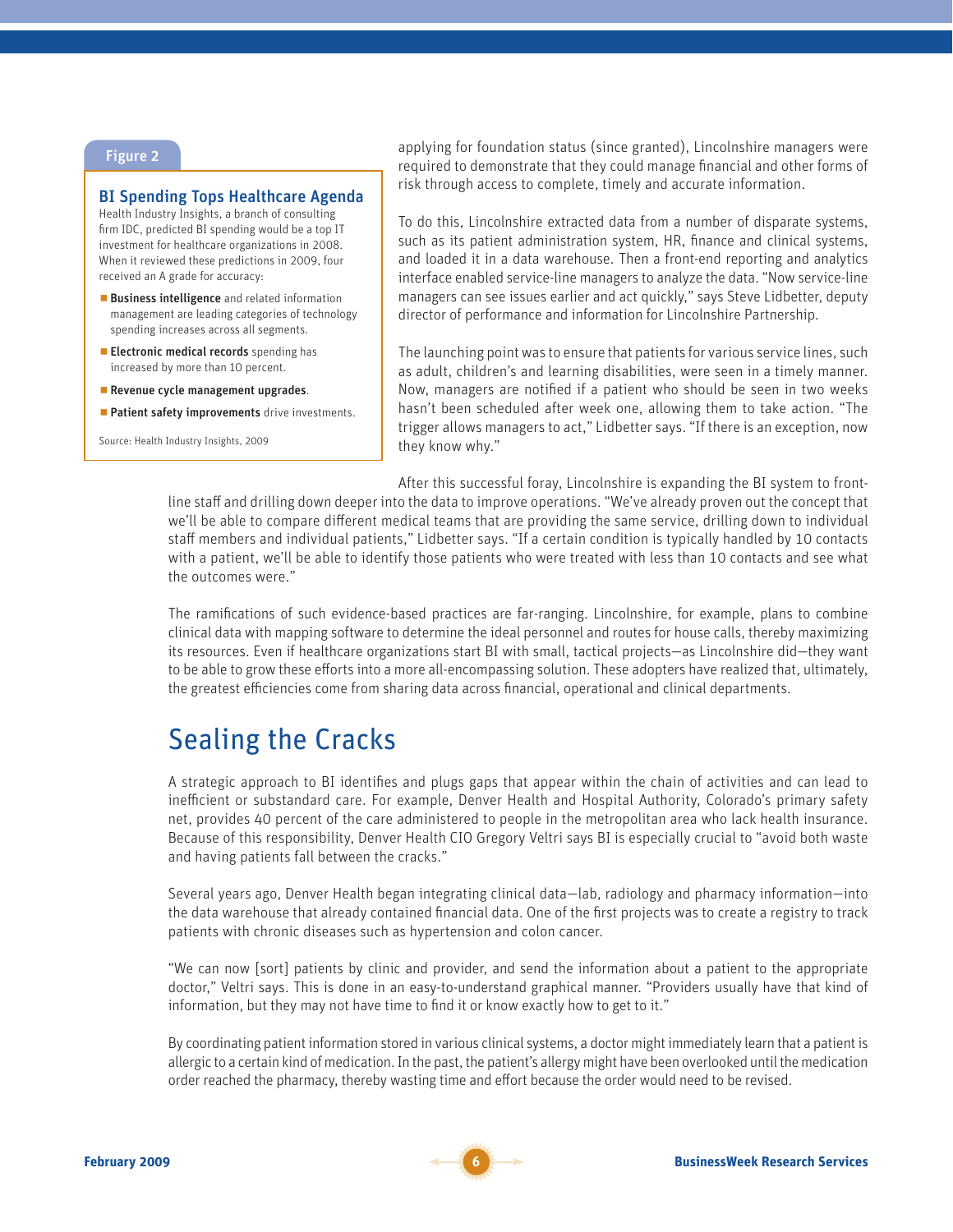"It can be difficult to quantify the value of those types of things," says Veltri. "However, it makes sense that if you can provide better care, and keep patients from being harmed, their stays will be shorter and they will need fewer resources." Veltri cites a study indicating that 60 percent of all healthcare costs could be attributed to waste. "I think using business intelligence to provide understandable information at the point of care allows providers to make informed decisions, eliminating waste and improving safety and quality," he says.

Denver Health has also used BI to build prototype management dashboards that manage business processes and monitor financial and clinical indicators. Monitoring high-risk patients' diabetes indicators allows physicians to ensure that the highest risk patients keep the disease under control. Furthermore, by using these tools, the health organization can monitor process changes that reduce medication turnaround times (the time from medication ordering to availability on the patient floor) from 84 minutes to about seven minutes. "That's a huge difference when you're talking about things like pain medication and antibiotics," Veltri notes.

### Buy-In from the Top

A strategic approach to BI, which cuts across the organization, requires buy-in from not only top executives but also physicians and clinical staff (see figure 3, "Getting Doctors Involved Pays Off"). "Currently, many managers believe and act with the attitude that if the data stays compartmentalized, they maintain power," says Dr. David B. Friend, a former hospital administrator and currently the CEO at performance management consultancy Palladium Group. "To thwart this, you need not only agreement on the part of management but commitment. You need to align every part of the organization, so everyone knows their piece in the mission."

This need for enterprisewide buy-in is doubly true, given the unique challenges of healthcare. "I've been in healthcare for 10 years, and it's rapidly changing and heavily regulated, with many stakeholder groups that are difficult to reconcile," says James Gregware, director of revenue cycle and financial systems at Hartford Hospital, one of the largest medical centers in New England.

Perhaps because of these pressures, while healthcare organizations lag behind other industries in implementing BI, a survey by BusinessWeek Research Services indicates that healthcare executives are more likely than their counterparts in other industries to see performance management—which uses BI as its platform—as an important component of meeting their strategic goals (see figure 4, "Healthcare High on Performance Management").

#### Figure 3

#### Getting Doctors Involved Pays Off

When physicians are involved in the business side of the hospital, performance management improves dramatically. *(Clinical leadership score reflects level of clinicians' involvement in business side of hospital. Performance management score is based on an ascending scale of 1 to 5.)* 

| <b>Clinical</b><br>Leadership<br><b>Score</b> | <b>Performance</b><br><b>Management</b><br><b>Score</b> |
|-----------------------------------------------|---------------------------------------------------------|
| <b>Top Quartile</b>                           | 2.8                                                     |
| 2nd Ouartile                                  | 2.6                                                     |
| 3rd Ouartile                                  | 2.2                                                     |
| <b>Bottom Quartile</b>                        | 2.1                                                     |

Source: *The McKinsey Quarterly*, "A healthier healthcare system for the United Kingdom," June 2008

Nemours is a prime example of using strategic BI as the underpinning of its enterprisewide performance management efforts. The 4,200-employee pediatric health system's overarching goal is "one Nemours," which was designed to get the widespread operations to work in a coordinated effort to improve patient care.

After formulating the strategy, the executive team implemented a balanced scorecard, which is a performance management tool that measures small operational activities that are aligned to enterprise vision and strategy. BI provides the real-time data that enables managers to monitor those activities and make rapid course adjustments.

Significantly, Nemours made headway with the program only after top executives held a two-day retreat in which they candidly discussed how their own behavior didn't mesh with meeting their organizational goals. "We used to come to meetings late, with no agenda, and everyone would be on their Blackberries," says Gina Altieri, vice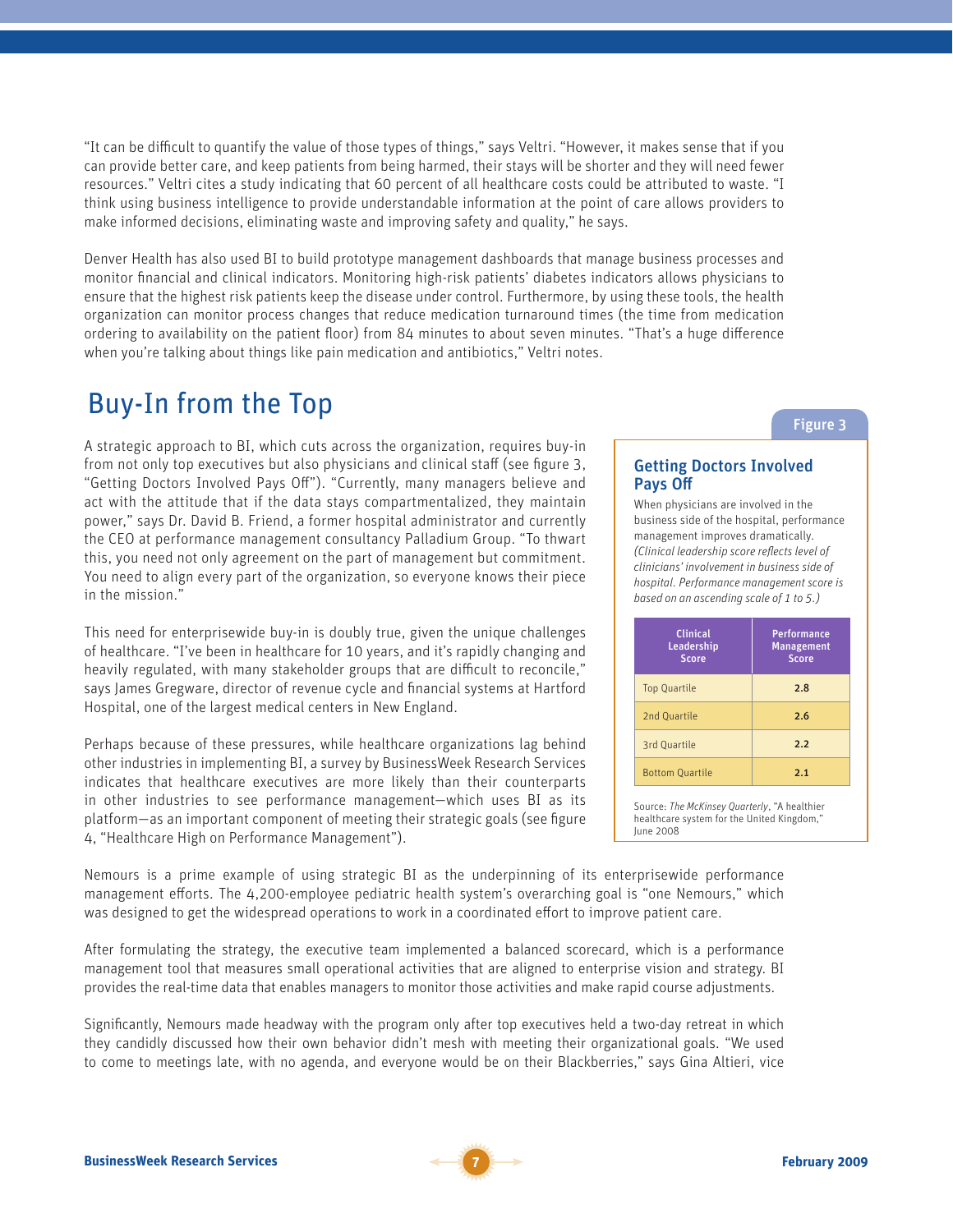#### Healthcare High on Performance Management

Healthcare executives are more likely to see performance management as a key to meeting their strategic goals than their counterparts in other industries. *(C-level executives' rating of the importance of performance management on an ascending scale of 1 to 7; mean scores.)*



president of corporate services at Nemours. After the retreat, "we started coming on time, submitted agendas, and stopped with the Blackberries."

The top-down focus got others involved. One of Nemours' goals was to capture body mass index (BMI) on every patient, seeing it as a key measure of well-being across the entire pediatric patient base. Though recording BMI had long been an official duty of every department, "No one thought it was their job," Altieri says. After it became a focus of the balanced scorecard program, the number of patients whose BMI was captured rose from 10 percent to 60 percent.

Aberdeen Group's Hatch says that kind of focus is the difference between simply recognizing the value of managing key information for analytical purposes and developing an information culture where everyone has a vested interest in capturing and using the information.

Every month now, Nemours posts key metrics including actual vs. budgeted expenses, the number of patients likely to recommend the organization and specific practice to a friend, and the number of employees who have

completed prescribed training programs. "One of our core strategies is that we want learned, competent people, and that requires training," Altieri says.

Before Nemours started to measure training, only about three in four people got mandatory training in a timely way. After, that figure rose to 99 percent. "Behavior changes once people know something is being tracked," she says.

Since the business intelligence/balanced scorecard program started, Nemours has seen its gross margins improve by roughly 2 percentage points per year.

### Show Them the Iceberg

Many aspects of a strategic BI program are not immediately visible and thus may not be highly valued by users throughout the enterprise. One of these functions is to show the amount of back-end work that is necessary. Steve Pevere, senior project manager at University Health Network (UHN), made up of three Canadian teaching hospitals, began carrying around a picture of an iceberg, demonstrating to department managers the preparatory work that was necessary to reconcile disparate systems and build data warehouses. It was Pevere's way of reminding the managers that they only saw the tip of the iceberg, but not the massive bulk underneath their radar.

"You have to manage their expectations," Pevere says. Part of managing those expectations was having a steering committee of strong advocates who could communicate the work going on behind the scenes.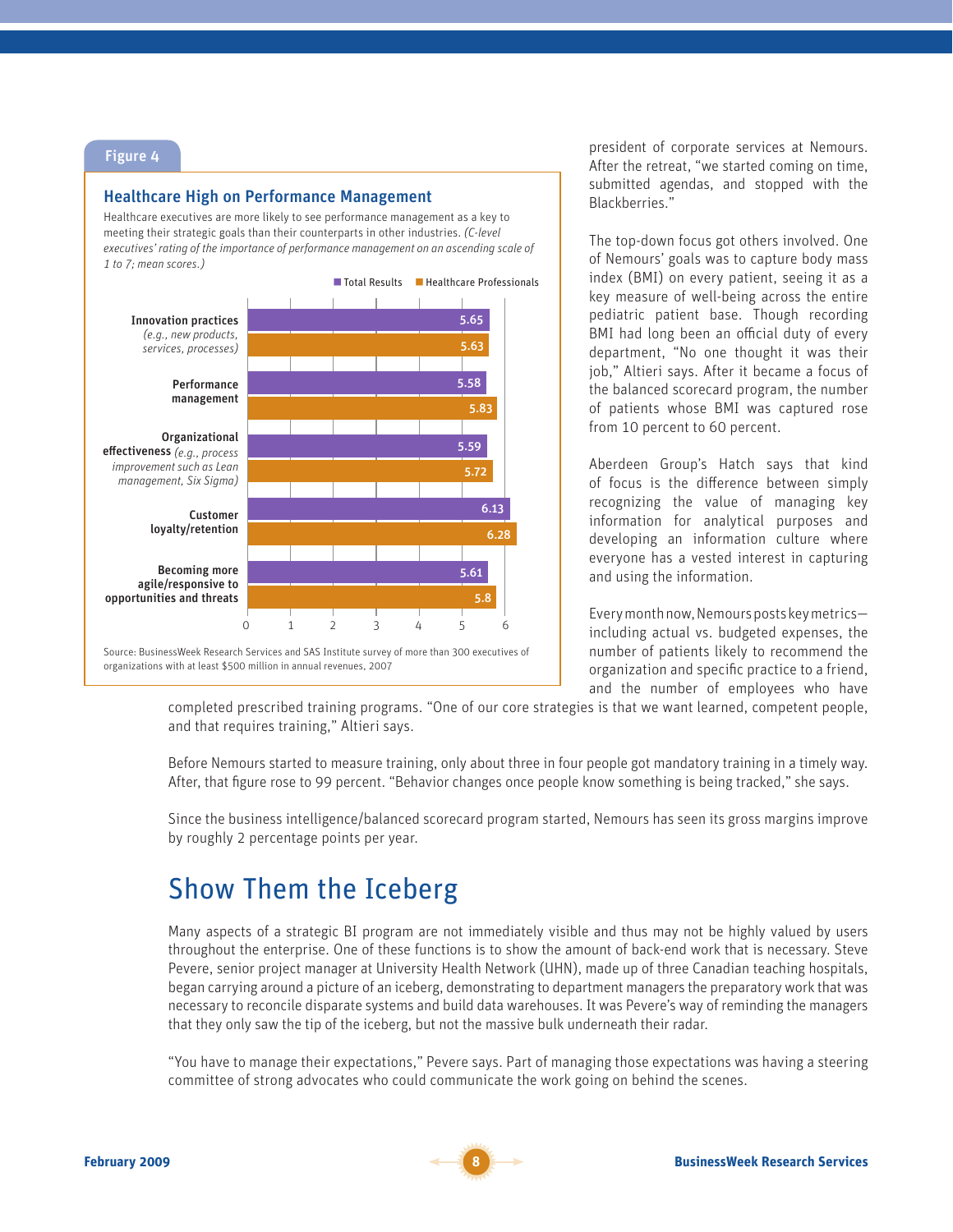When the system rolled out, UHN was careful to choose a motivated department whose BI effort would dovetail with a key organizational goal—promoting self-service. The project aggregated a number of HR reports, such as sick time and benefits, and allowed department managers to pull the information they needed themselves. End users were delighted that the "self-serve" reports provided timelier access and allowed them to easily drill down to the information they needed. HR was happy to eliminate the cost of producing the paper reports and fielding many phone calls.

When successes like this occur, organizations must be prepared for rapid expansion of their BI efforts. For instance, the Hospital for Sick Children in Toronto started with three metrics that eventually expanded to 40 as the initiative spread across the Ontario-based organization. Access to BI was first granted to 25 executives and then expanded to 75 directors a year later. Now, 6,000 employees have access.

"This is getting toward the goal of case costing," says Jeff A. Mainland, vice president, corporate strategy and performance at the hospital. "With the BI tools, we'll be able to determine the resources that should be allotted to a tonsillectomy, like X-rays and post-surgical care, and plan appropriately."

Since implementing the BI program, the hospital has seen an 8 percent to 75 percent improvement in each of its measured metrics, such as controlling the rate of infections. "People are inspired to do better when they see the data," he says.

### Conclusions and Recommendations

With the increasing amounts of data that healthcare organizations collect, BI solutions are a natural answer to the challenge of improving patient satisfaction and medical outcomes while reducing costs and meeting ever-morestringent regulatory standards. Though lagging behind other industries in adoption, healthcare organizations are highly interested in improving performance management—which BI enables—and, as such, they are beginning to embrace BI programs that provide better visibility across clinical, financial and operational systems.

Spreading this technology successfully throughout the organization depends on adopting the following bestpractice techniques and philosophies:

- **Create a culture of accountability as part of the deployment of dashboards and balanced scorecards.**
- Go beyond top-management agreement to top-management commitment.
- **Prepare stakeholders for the fact that a long period of data preparation and cleansing may be necessary before** applications can roll out, but assure them that that will position the organization for even greater gains in the future.
- $\blacksquare$  Improve capabilities to track patients and assets.
- **Incorporate information from not only business systems but also diverse clinical systems.**
- **Involve physicians and other key stakeholders in the planning process, conduct training sessions on the tools** specifically designed for them and be prepared to prove the clinical benefits of BI.
- $\blacksquare$  Team IT with a highly motivated stakeholder to create an immediate win that will generate enthusiasm throughout the organization for evidence-based decision-making.  $\blacksquare$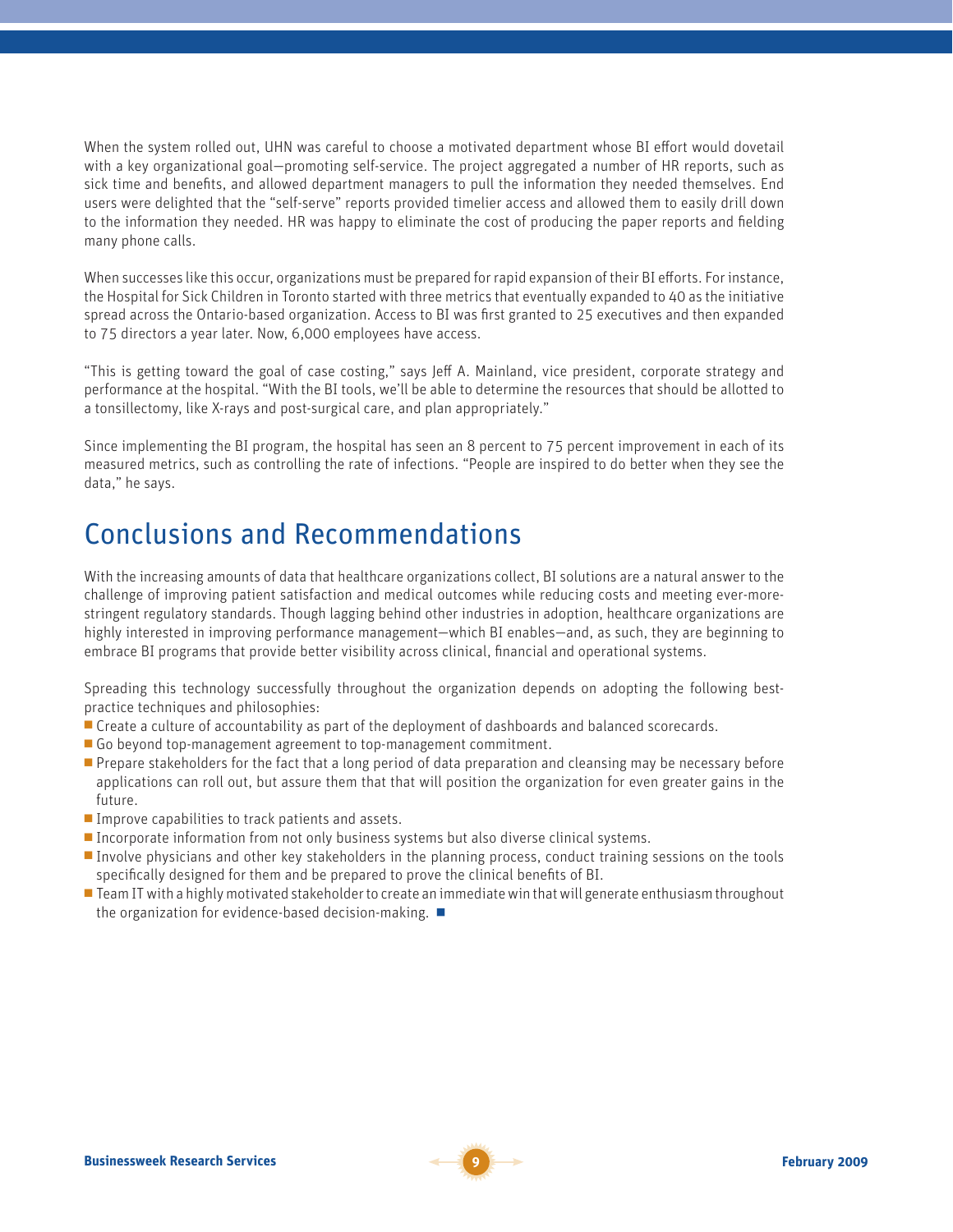### Sponsor's Statement

### How Microsoft Business Intelligence Leverages Healthcare Data into Better Financial and Patient Outcomes

The vast majority of healthcare organizations are data rich and information poor. But according to a research study by BusinessWeek Research Services, some forward-thinking organizations are now able to peer into their rich data stores to make business decisions based on realities they never knew existed. These organizations are using the principles and technologies of enterprisewide business intelligence (BI), which is the key to creating better financial and patient outcomes, according to Paul Smolke, senior director of industry solutions for the healthcare sector at Microsoft® Corp., and Guy Weismantel, the company's director of marketing. We spoke with Smolke and Weismantel to discuss how Microsoft's approach to BI can benefit healthcare organizations.

#### Healthcare costs are rising faster than revenues. How can a BI initiative help healthcare organizations improve efficiencies and better control overall costs?

**Smolke:** By combining operational, clinical and financial data, healthcare organizations can analyze trends in areas they couldn't have in the past, which improves operational efficiencies and financial performance. An example is Wandsworth Primary Care Trust in London, which used BI to gain a more accurate view of its performance in administering child vaccinations. The BI system speeds data aggregation between general practitioners and district nurses, and it presents the data as a series of easily accessed scorecards and key performance indicators. The result: Reported immunizations increased by 5 percent. (For more information, see [http://www.microsoft.com/casestudies/casestudy.](http://www.microsoft.com/casestudies/casestudy.aspx?casestudyid=4000002422) [aspx?casestudyid=4000002422.](http://www.microsoft.com/casestudies/casestudy.aspx?casestudyid=4000002422))

Healthcare organizations can take analysis a step further. By creating a unified intelligence strategy that drives high performance, data assets can be leveraged, which in turn drives business transformation, discovery and innovation. The need for such a strategy prompted the development of Microsoft® Amalga™. This new solution empowers users to answer their own questions, thus enabling agility and realtime performance improvement.

When the two strategies work together, Amalga—the unified intelligence system—creates a data platform from which traditional BI can be more easily applied, because of the ease of use and re-use of healthcare data. Organizations deriving value from this combined approach include MedStar, Wisconsin Health Information Exchange, Moffitt, St. Joseph Health System and El Camino.

#### What is the role of BI in helping healthcare organizations gain better visibility into their service-line spending?

**Smolke:** Service-line analysis has been of interest since the mid-1980s, but until now, organizations haven't had the ability to bring the data elements together. Nor have there been tools that can easily show them where the costs are, how to gain efficiencies and how to improve service to the patient populations they serve. With both Amalga and our BI platform, all users can analyze performance, see trends and make better decisions with tools that are graphical and intuitive. Because the BI platform is based on the Microsoft® Office desktop productivity suite, which has hundreds of millions of users worldwide, people are already familiar with the look and feel of these tools. For example, a significant amount of data analysis and reporting is conducted using Microsoft® Excel, so it's not difficult for users to pick up the BI capabilities in this spreadsheet application.

#### Why should all users have access to BI tools?

Weismantel: Look at the scene today: 15 percent to 20 percent of users are employing BI tools to get answers to their questions. What if you expanded that to 75 percent? That's three-quarters of the organization's employees making more informed decisions and getting insights into all types of information to drive the business forward. A good example is CHOP Pathology and Laboratory Medicine, which now delivers real-time operational data and reports to 100 technologists and pathologists via Excel and Microsoft® SharePoint® portal. (For more information, see [http://www.microsoft.com/](http://www.microsoft.com/casestudies/casestudy.aspx?casestudyid=4000001805) [casestudies/casestudy.aspx?casestudyid=4000001805](http://www.microsoft.com/casestudies/casestudy.aspx?casestudyid=4000001805).)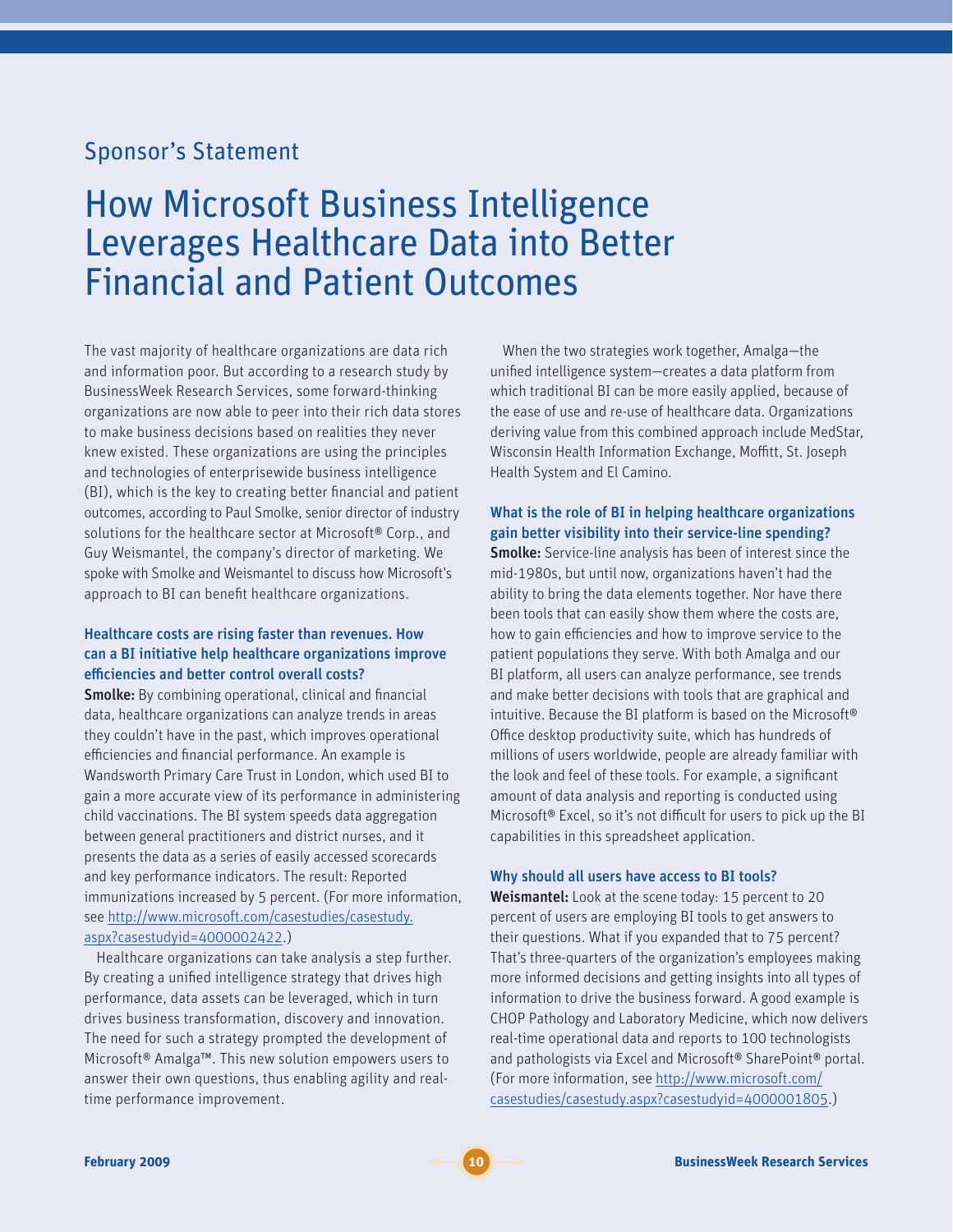**Smolke:** We're lowering the bar so that essentially anyone can apply these tools without extensive training. As more healthcare professionals make decisions based on the data, the more accurate the data is and the more useful the tools are, leading to better informed decision-making. For example, the Wisconsin Health Information Exchange's ED Linking Project is currently aggregating data across more than a dozen area hospitals and 120 clinics to make it available in the emergency departments of participating hospitals. Amalga is the data platform for exchange, freeing up information from multiple data systems across corporate boundaries and delivering secure, accurate and timely health information in an easy-to-use environment. The system has been rapidly adopted into the routine workflow of the physicians and, as a result, participating hospitals are realizing improved quality and reduced costs. (For more information, see [http://www.](http://www.mshealthstories.com/HealthStories.aspx) [mshealthstories.com/HealthStories.aspx](http://www.mshealthstories.com/HealthStories.aspx).)

#### What can be done to enable clinicians to quickly access correct, consistent information to improve the quality of patient care and medical outcomes?

Weismantel: We're making strides with integrating aspects of search technology with our portfolio of solutions. The idea is that doctors could easily search for information on individual patients and be served key performance indicators of trends they're tracking among patient populations. We're bringing relevant content to them in an intuitive and familiar way.

#### "Evidence-based clinical decisions" are popular. Why should a healthcare organization pursue this goal?

**Smolke:** A lot of organizations have implemented electronic health records, but these are just a step in the process. The ability to analyze clinical data once it's been digitized allows healthcare organizations to pursue evidence-based clinical decisions, and that's really the value BI can bring from a clinical perspective. It allows you to go from digitized clinical information to better clinical knowledge, which can improve outcomes. The pace of change and the need for agility is quickly creating a need for a real-time view so that the processes and patient care can be impacted immediately, not just retrospectively. Data is critical for influencing behavior change in physician practice patterns, and real-time or neartime data has more impact on the quality of care for patients while they are still in the hospital.

What are the benefits of approaching BI as a strategic project for the entire enterprise, based on a standardized platform vs. a more tactical, single-department approach? **Smolke:** If each department has its own BI solution. information is fragmented, and you can't get a crossenterprise view aligned around organizational objectives.

Weismantel: You can lower your overall cost of ownership and reduce complexity by moving away from multiple BI projects and tools. A standard platform enables you to focus on what users want to do and what types of information they need as it relates back to broader organizational objectives.

#### What is the best way to get started with BI?

**Smolke:** With Microsoft's approach, you may already have components of BI deployed in the hands of people who need it. If you have Office, Microsoft® SQL Server® database software and SharePoint in place, for instance, you already have components of our BI platform. On another level, Amalga allows organizations to reduce the complexity of creating an enterprisewide data strategy, thus accelerating the time to value for bringing all healthcare data assets together. The result is a data platform that is built for cost-effective and rapid change. Microsoft delivers a comprehensive set of solutions that allows organizations to create a data strategy tailored to their objectives, resource requirements and budget. Typically, our technologies are less expensive per user, and they're easier to configure and deploy. (For more information, see [http://www.microsoft.](http://www.microsoft. com/sqlserver/2008/en/us/compare-oracle.aspx)  [com/sqlserver/2008/en/us/compare-oracle.aspx](http://www.microsoft. com/sqlserver/2008/en/us/compare-oracle.aspx) and [http://](http://www.microsoft.com/amalga) [www.microsoft.com/amalga](http://www.microsoft.com/amalga).)

#### What new investments is Microsoft making in BI?

Weismantel: Our core strategy is bringing BI capabilities into the tools and products you use today, whether it's e-mail, instant messaging, Office, search, etc. The last thing organizations need is more BI tools, so we're looking at how to integrate BI capabilities into existing investments in technologies like SharePoint, SQL Server and Office. Second is ease of use. Microsoft is continuing to invest in how to do BI in more simple ways. We're wrapping BI around something that's been around for years, which reduces the need to learn the BI tool and gets BI out to more people.  $\blacksquare$ 

#### For More Information

Microsoft's Web site offers an extensive collection of information on BI solutions for healthcare. Please visit:<http://www.microsoft.com/health>